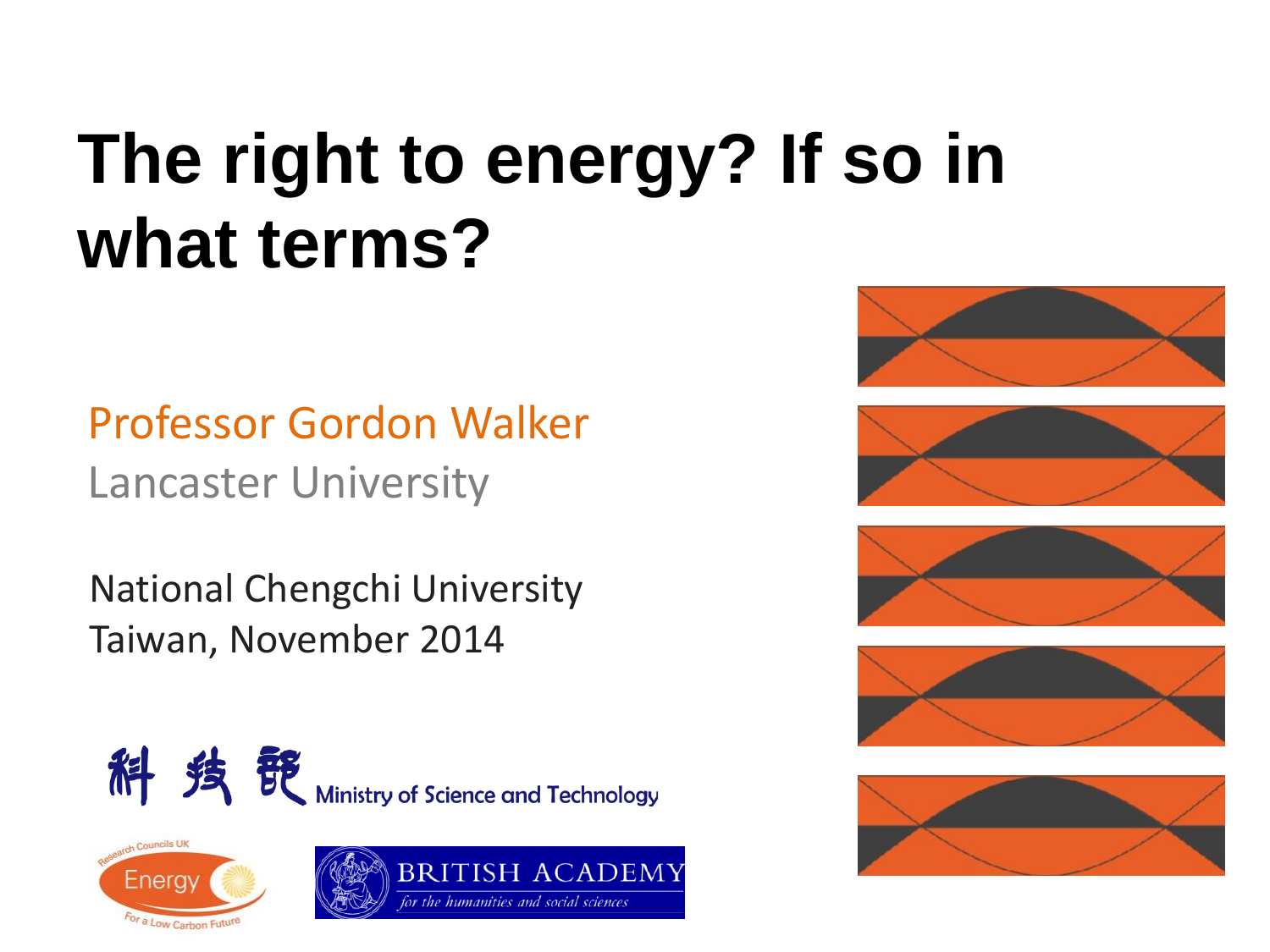The right to use A right(s) problem …

# The right to have access

Two complexities

Rights-talk









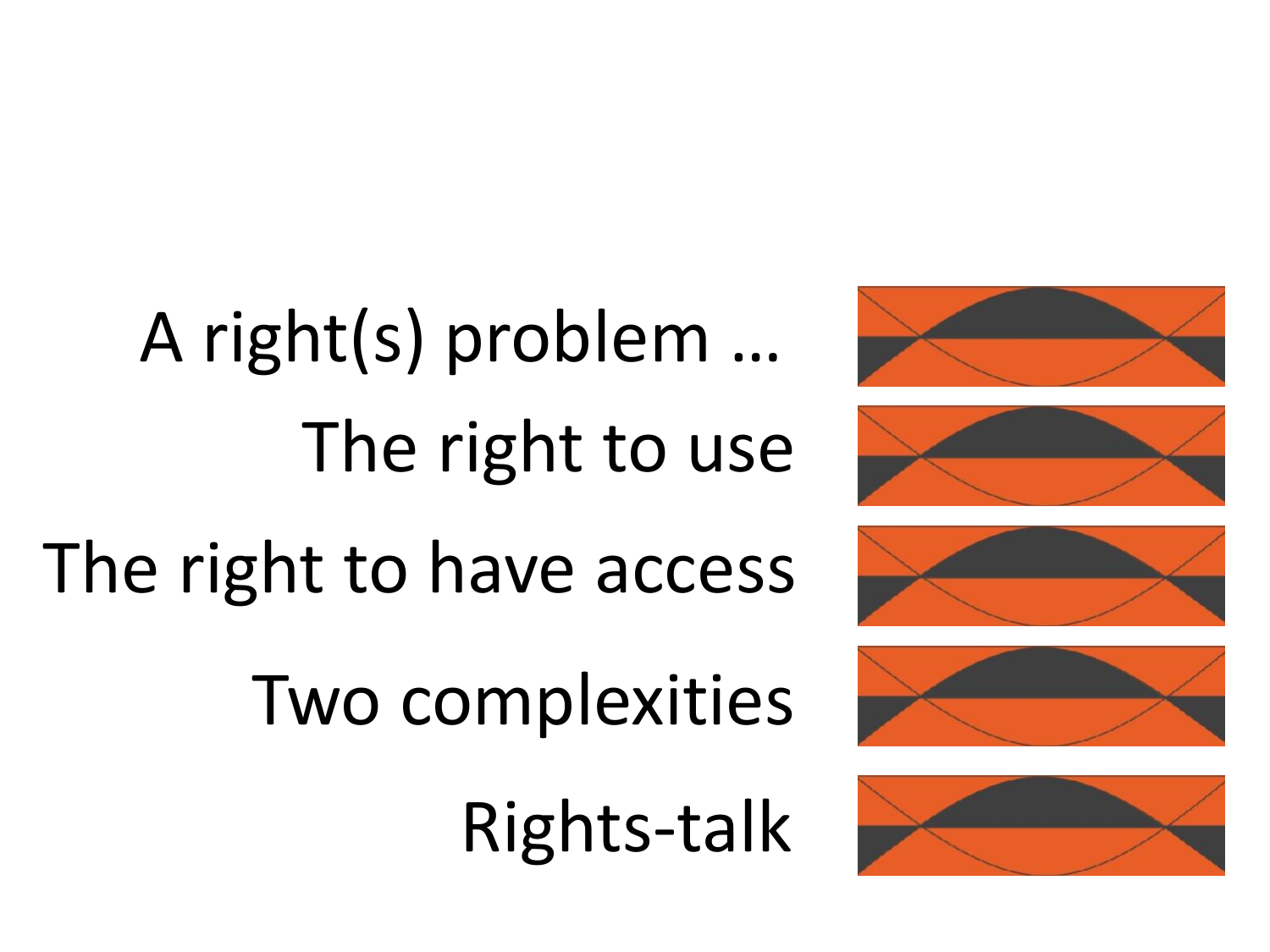

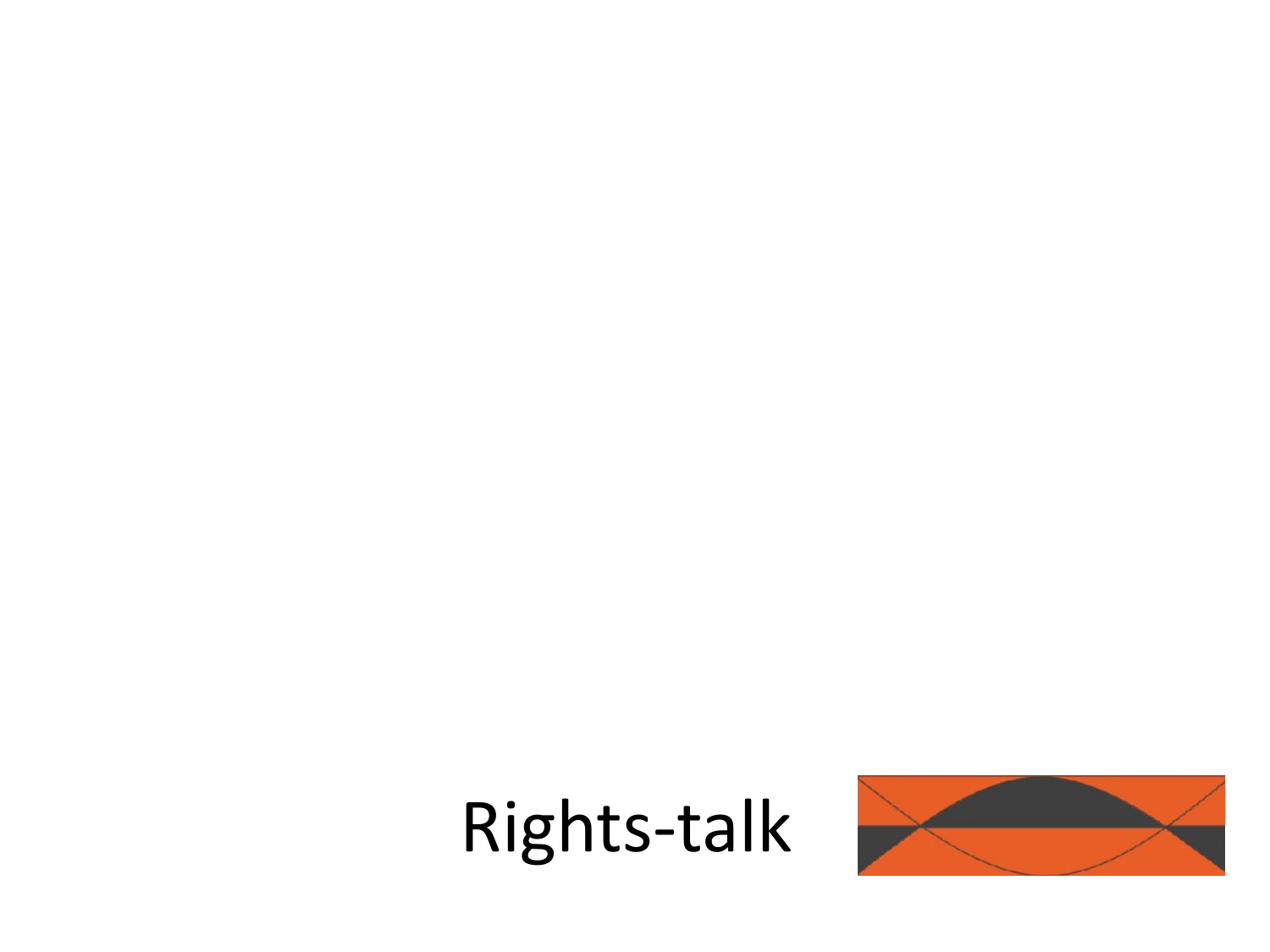- Talking about 'rights' = an established political framing and discourse
- Mode of communicating about what is important, what should be in place and protected – for individuals (for groups)
- Sense of what is right, what is essential, and what should be universal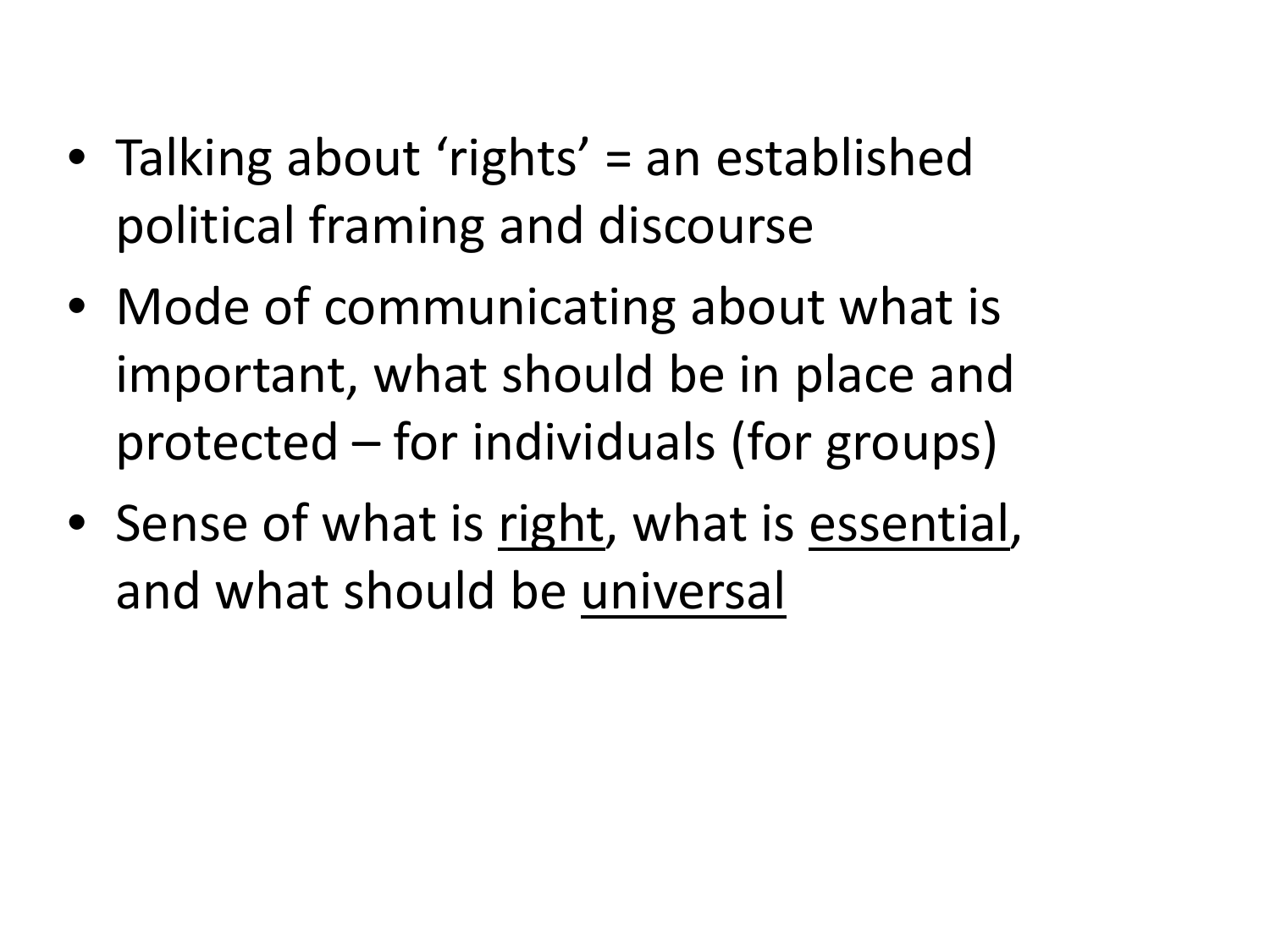## Universal Declaration of **Human\Rights**

Laws that penalize the expression of opinions about historical facts are incomp with the obligations that the Covenant imposes on States parties in relation to the respect freedom of opinion and expression.<sup>116</sup> The Covenant does not permit general prohibition expressions of an erroneous opinion or an incom Restrictions on the right of freed

**FRON** 

**FVERY®** 

ARE Be **FREE AND** DRN EQUAL IN DIGNIT **RIGHTS THE Y** CONCCIENC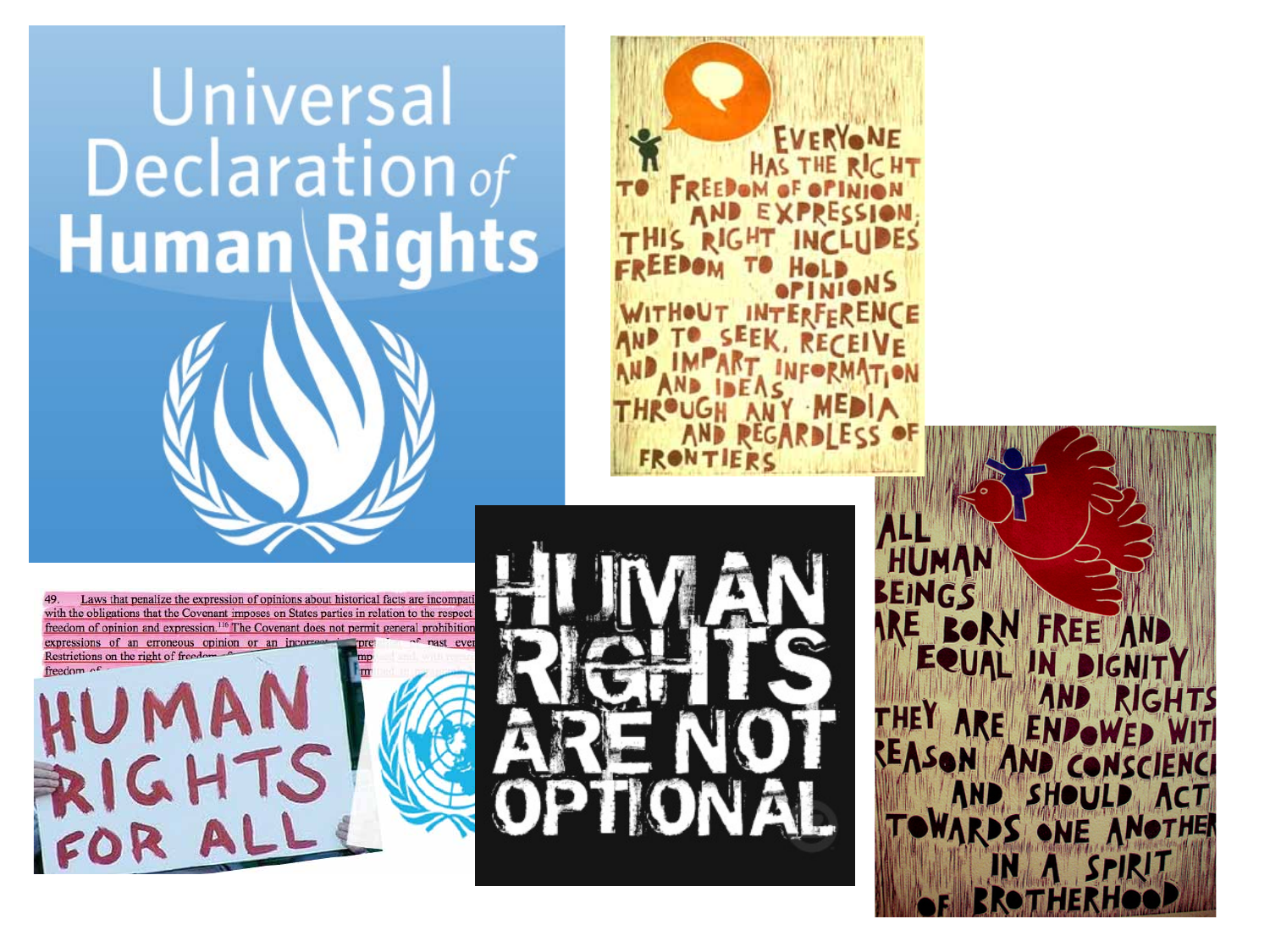Waldron (1993)

- 1st generation rights liberty rights
- 2<sup>nd</sup> generation rights socioeconomic, welfare rights
- $3<sup>rd</sup>$  generation rights attachment, minority group rights

"*the practical significance of rights depends both on how we define a right and on the specific form a given right takes" (Attoh 2011)*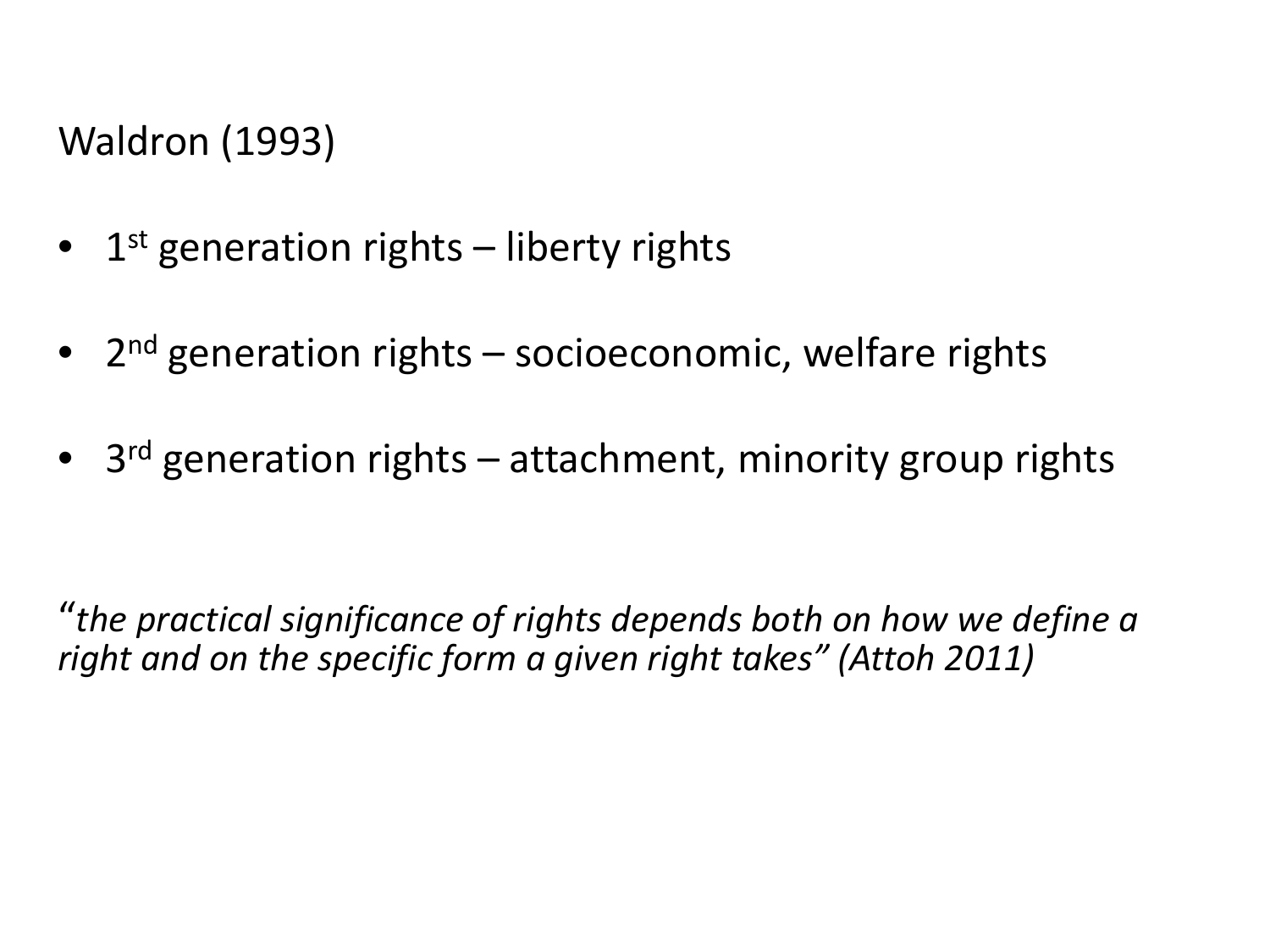Right to energy – relatively recent addition to rights-talk; alongside right to water, housing and food; also right to the city, right to infrastructure …



"Energy is essential for life. It is essential for achieving the Millennium Development Goals. And it is essential for safeguarding a broad range of basic human rights. The right of access to energy is, in fact, implicitly conferred by a number of international treaties and conventions, but now the time has come to make such an assumption explicit and formally declare—with the full backing and authority of the United Nations—that access to modern energy is, and shall henceforth be deemed, a basic human right" (Freling, executive director of the Solar Electric Light Fund 2014)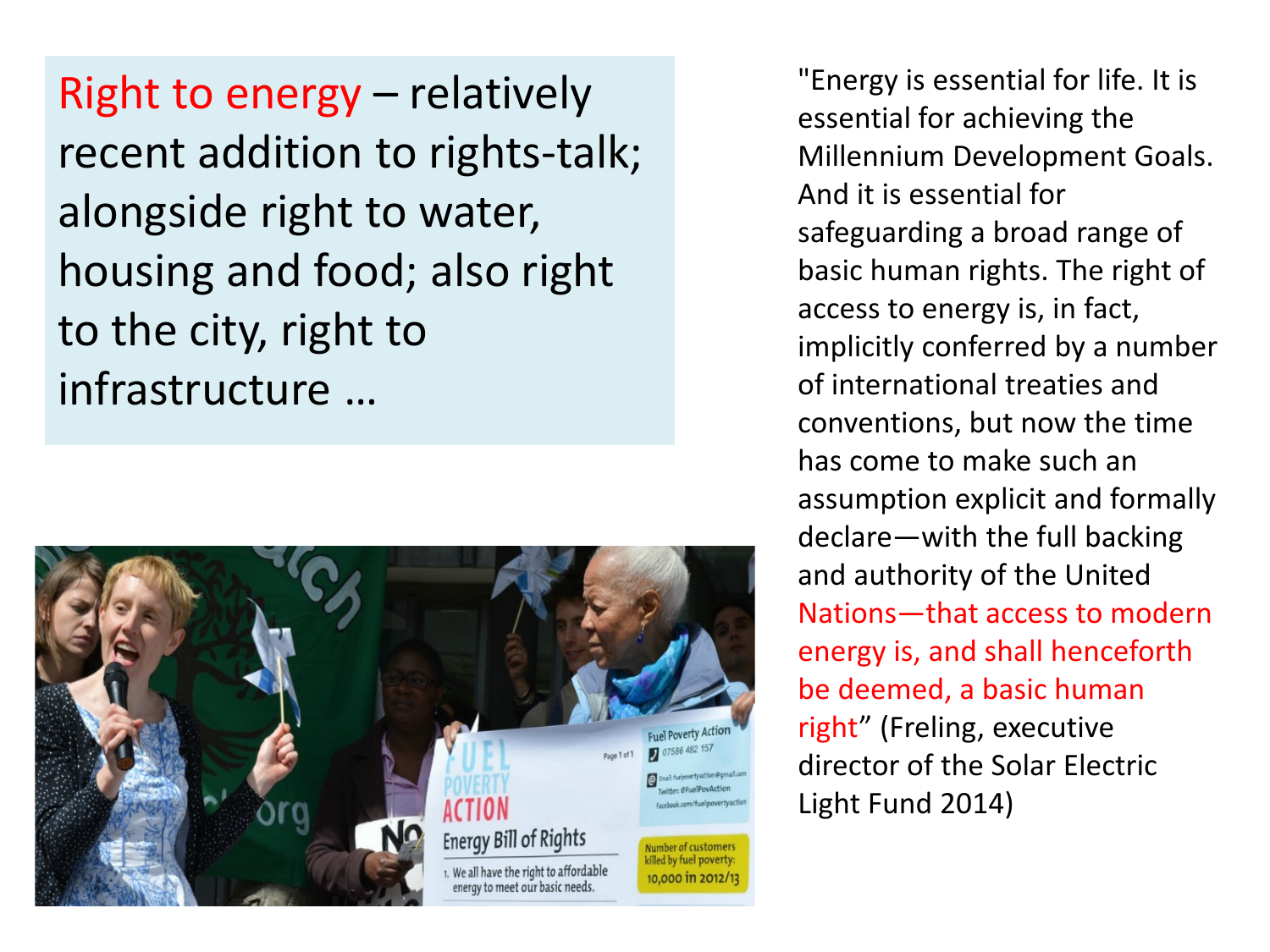'Founded in 2000, **DROIT A L'ENERGIE-SOS FUTUR (Right to Energy SOS Future)** an international nongovernmental organization with head office in France. It is in special consultative status with the Economic and Social Council of the United Nations (ECOSOC).

- members are 401 organizations (NGOs, national and international union organizations) from 68 countries distributed among four continents and representing more than 40 million members'

#### **'Objectives:**

- To assemble all those wishing to act for the recognition of the right to energy as a basic human right, for the sharing of energy resources and for the protection of the global environment;

- To mobilize around extreme situations of energy destitution in the world;

- To initiate specific and constructive proposals in partnership with major international institutions, governments, and the key actors of global civil society'

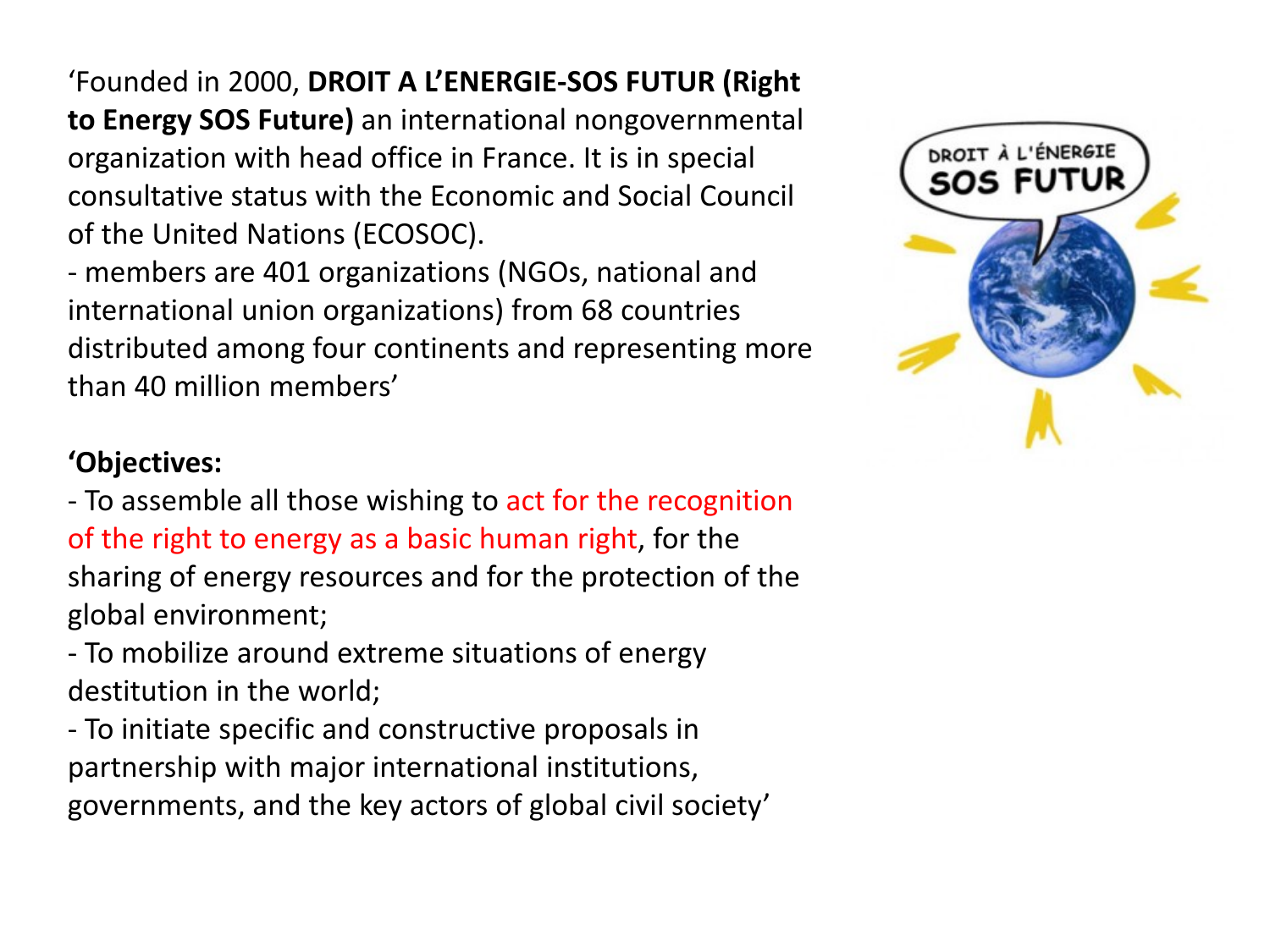### Two complexities



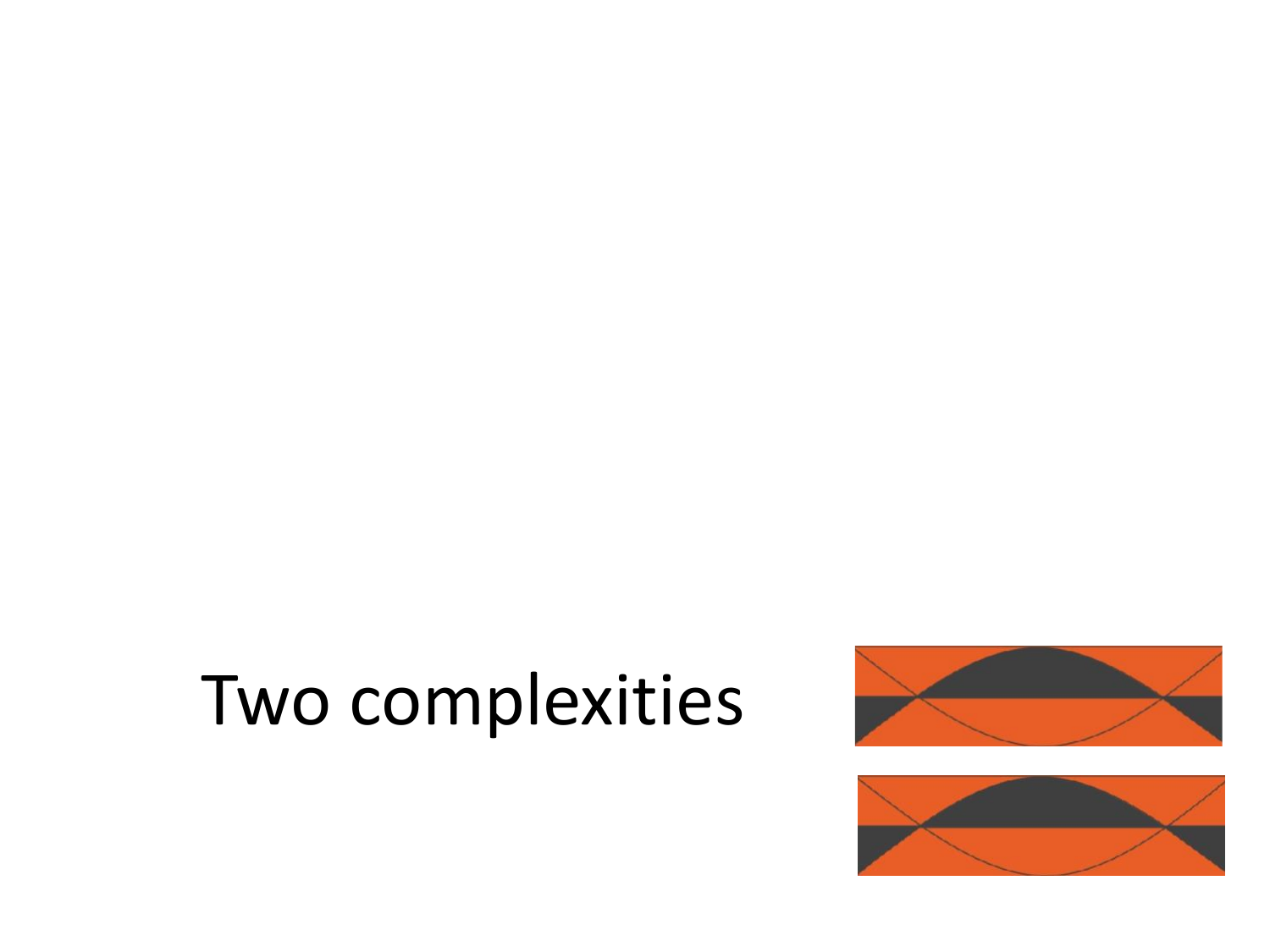#### **Water is essentially one thing**

- one chemical formulation, if coming in different flavours and purities
- quality matters

### **'Energy' is not one thing**

- not a 'natural' category; socially made
- multiple material forms and sources
- is a right to energy, for all its forms?
- or are some more important, more necessary than others? …. '*modern*', '*clean*', '*right to electricity*'
- quality matters, but how?





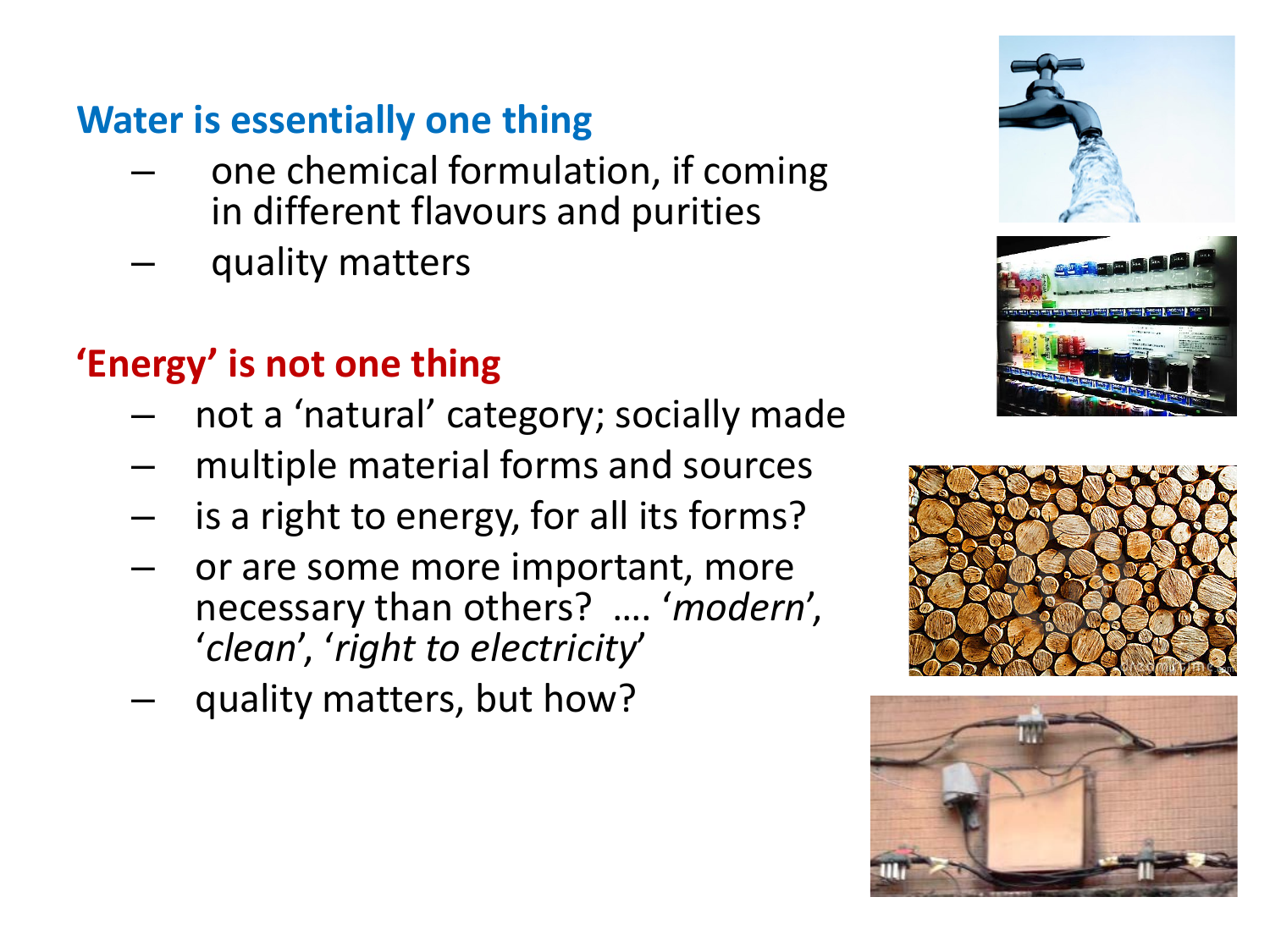#### **Water has one primary, vital and direct contribution to well being**

- consumption for survival as a (truly) universal need
- other services subsidiary

#### **'Energy' provides multiple services**

- energy has no purpose in and of itself
- the services that are 'needed' warmth, cool, light, mobility …
- demand is 'derived' rather than direct
- which services are more or less important or vital? The '*right to warmth*'?
- variability with nature over time and space (e.g. daylight and climate)
- service need contextual in other terms = universality is problematic ….



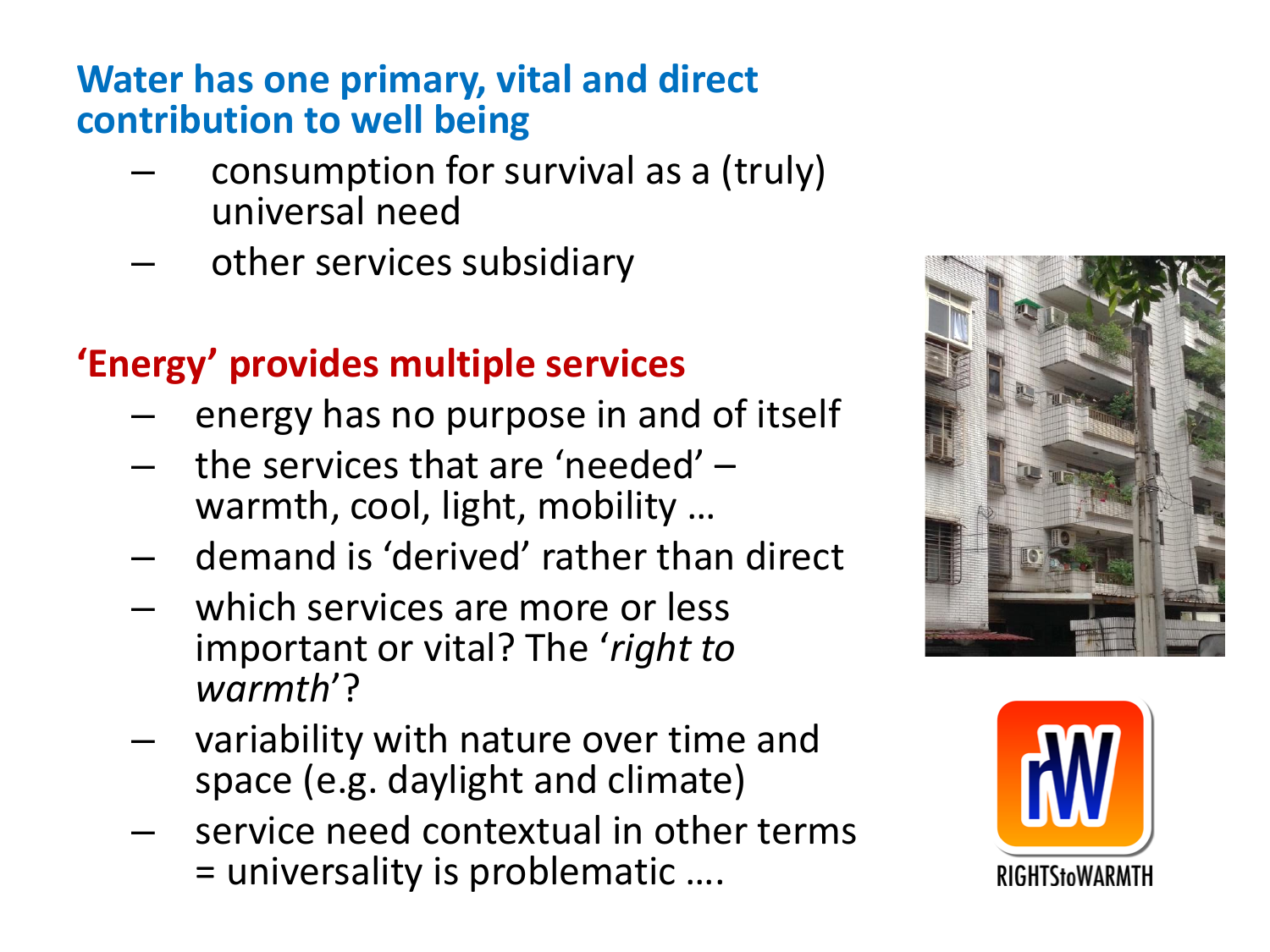### The right to access





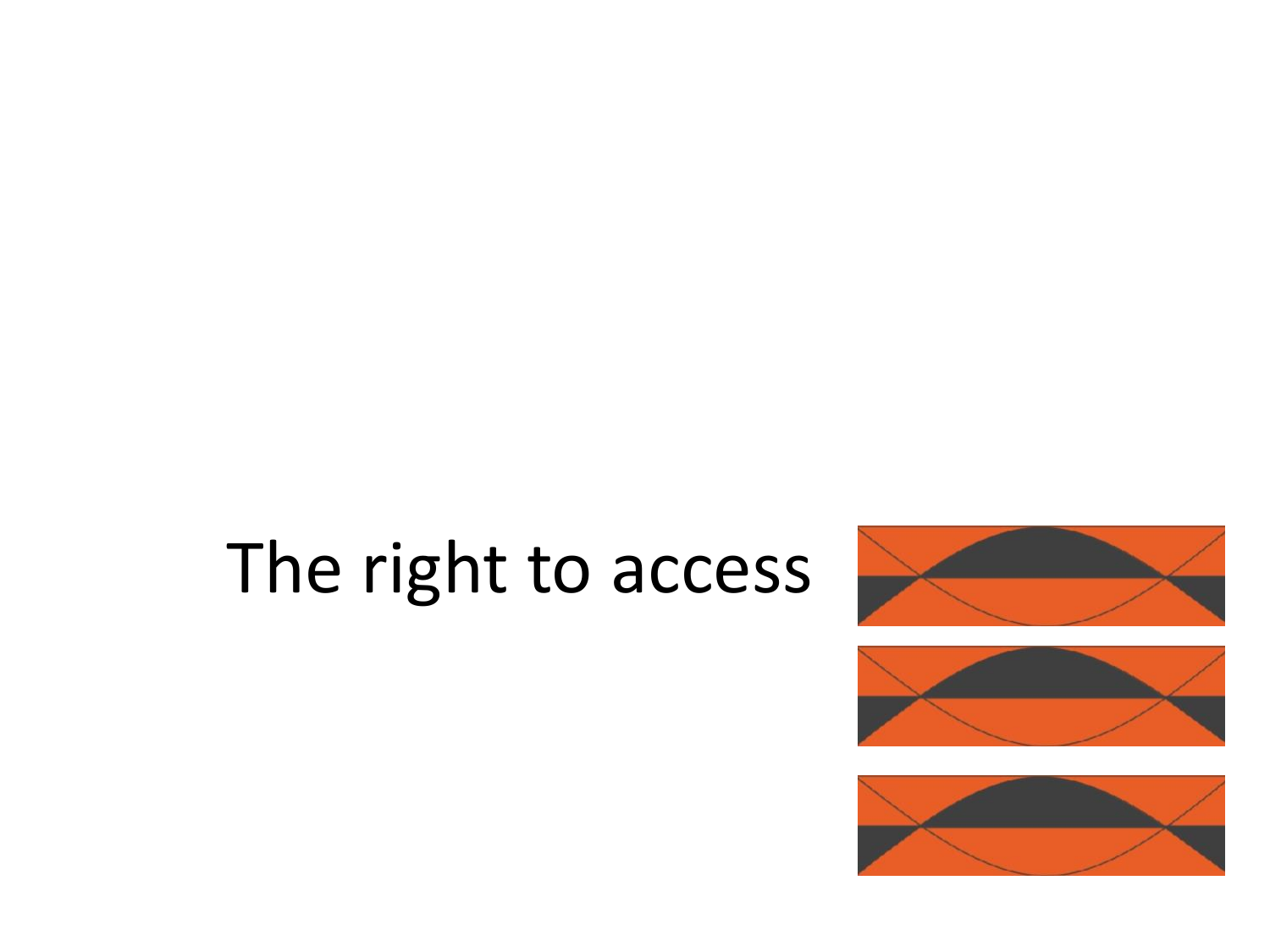- Right to *access* energy
	- to have an accessible supply system, to have infrastructure
	- grid connection of some form (electricity, gas) … or other system of distribution (petrol, LPG, wood) … or own microgeneration
	- the *possibility* of demand, not its realisation

maybe that's enough and no more … or …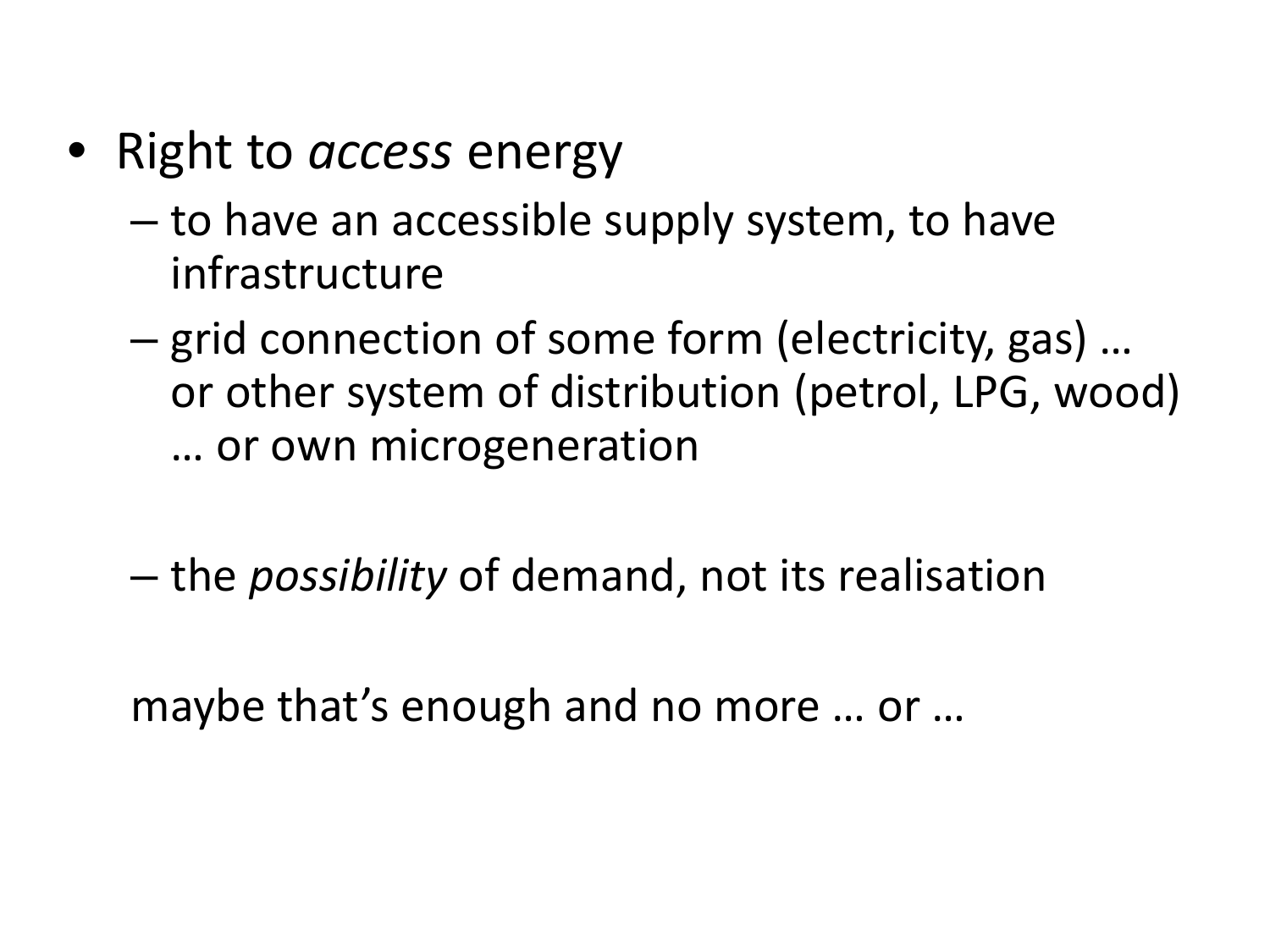### The right to use







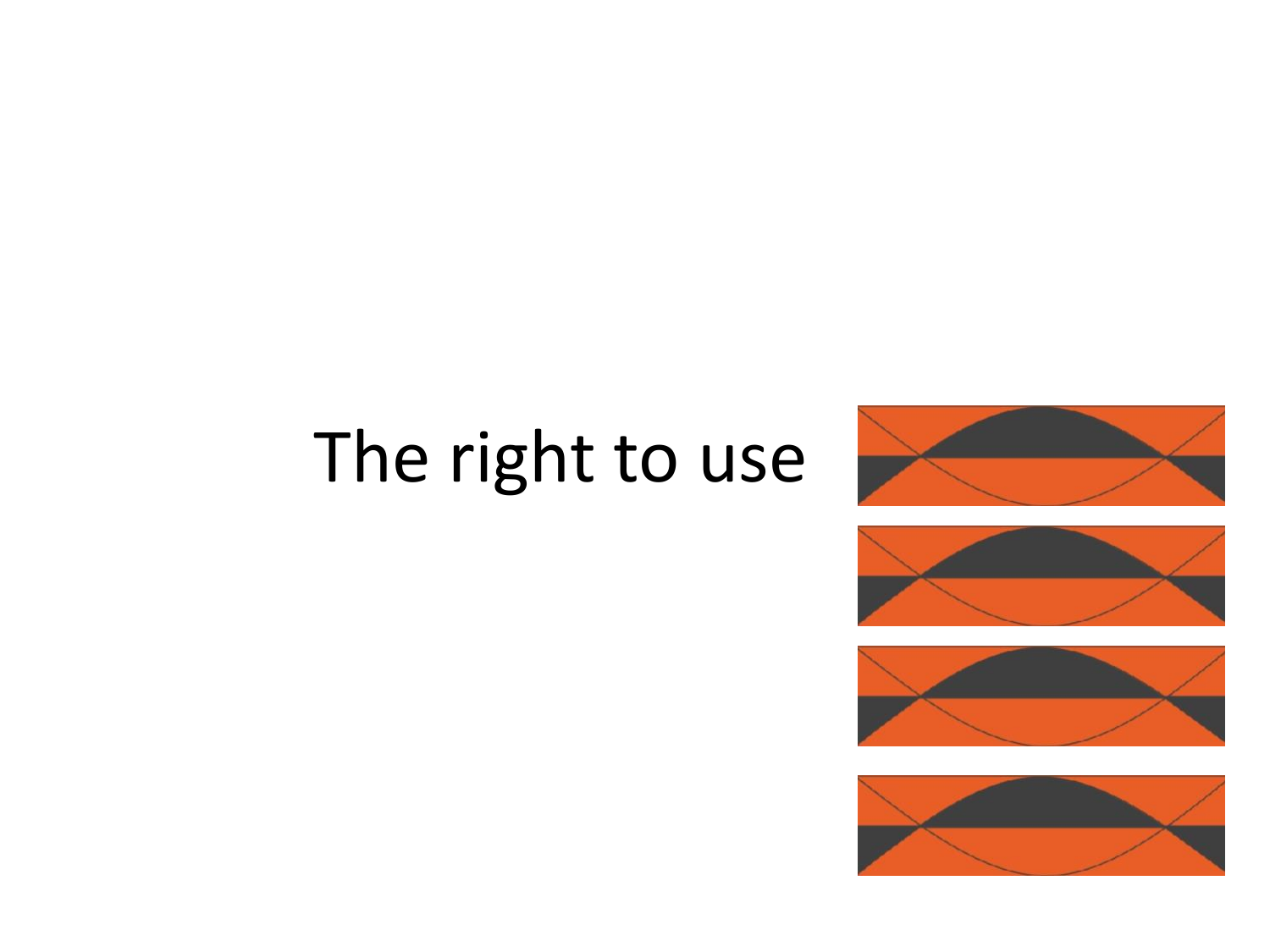- Right to *use* energy
	- affordability; ability to pay
	- essential *services* which (all) people should be able to achieve (as a right)
	- terms of supply e.g. of disconnection
	- the *necessity* of demand, not just its possibility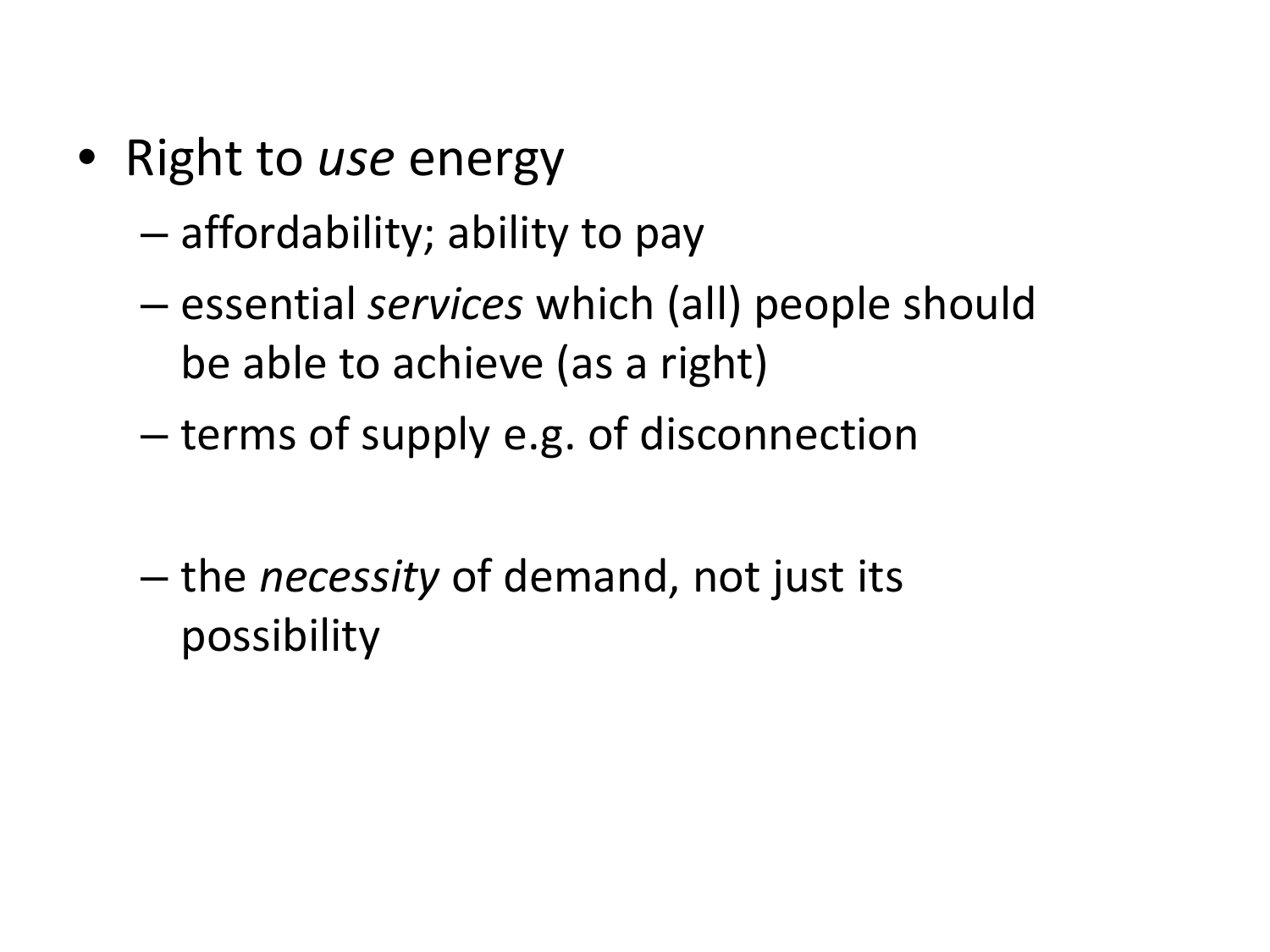## A right(s) problem …









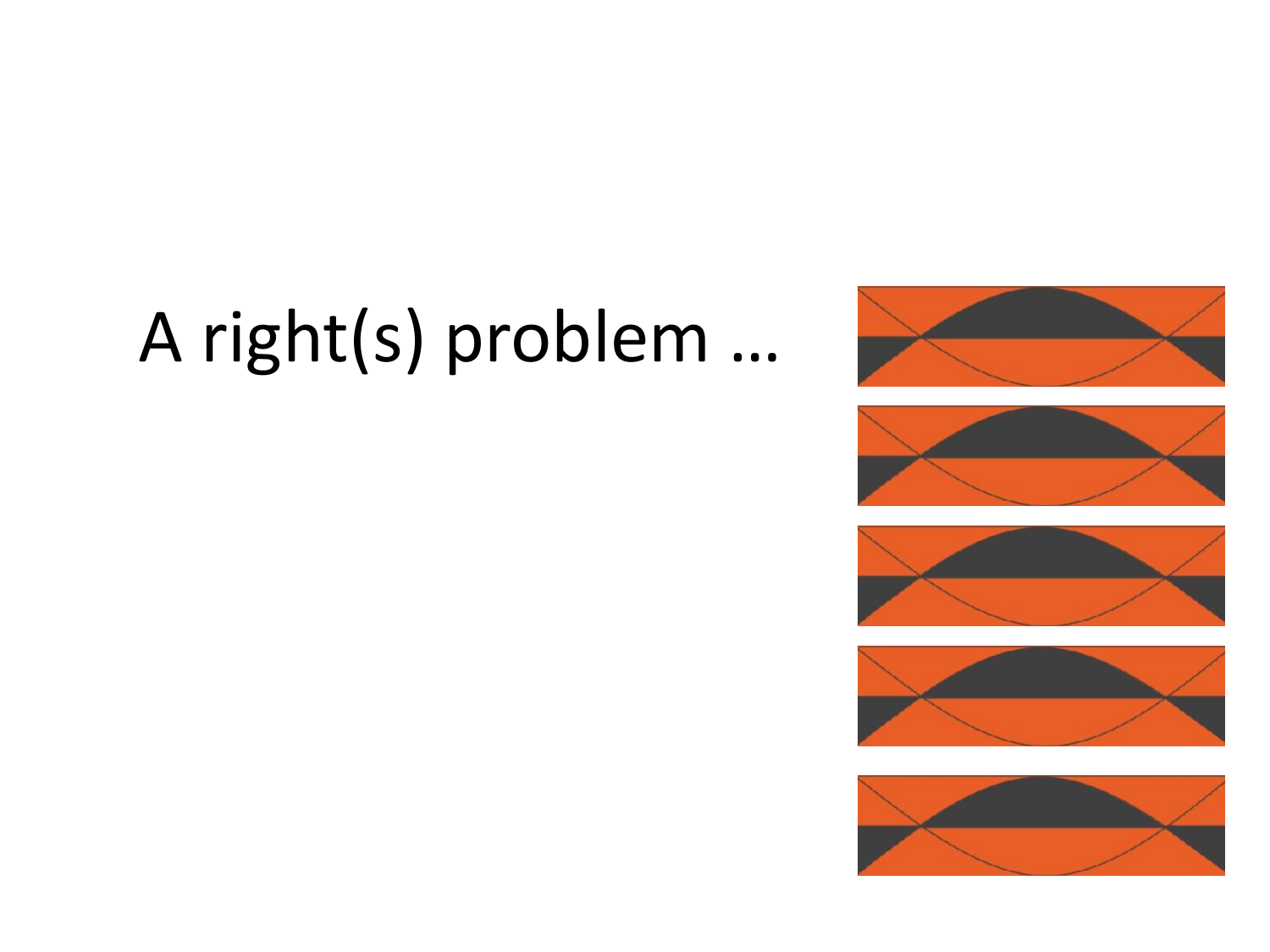- The 'right to energy' is 'tricky', more so than other similar forms of right (?)
	- Ambivalent; unclear and slippery meaning, multiple (sensible) alternatives … form, service, access, use
	- Contingent; it makes sense, has practical significance in different ways in different places and contexts
		- what energy is for, why it matters
		- how much it matters for different social groups?
		- variable relation between natural and non-natural service provision
	- More than 'just a commodity', but universality is hard to find
	- More about rhetorical value? A 'capacious' concept?
	- Tensions with carbon and demand reduction objectives